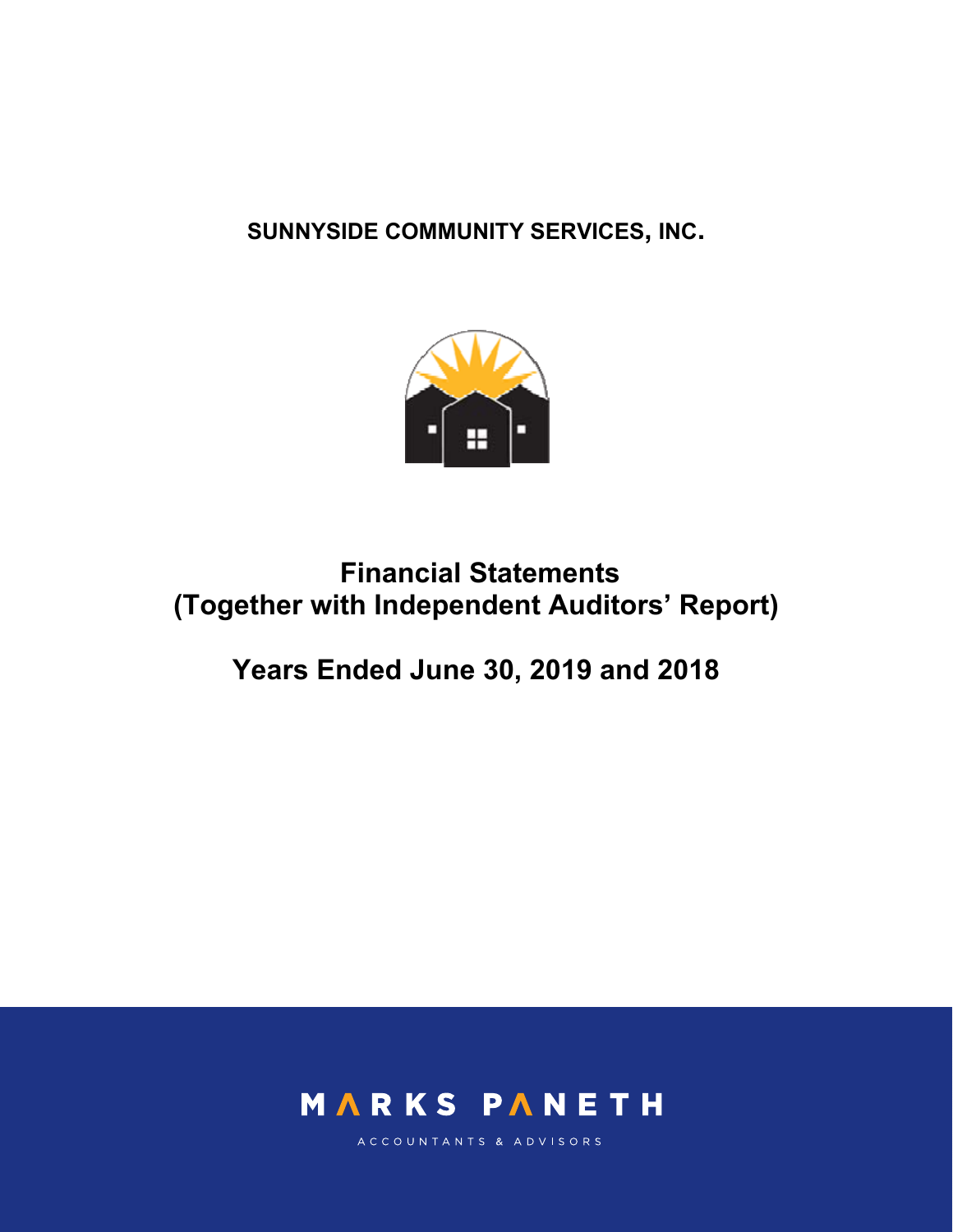# SUNNYSIDE COMMUNITY SERVICES, INC.

# **FINANCIAL STATEMENTS** (Together with Independent Auditors' Report)

# **YEARS ENDED JUNE 30, 2019 AND 2018**

# **CONTENTS**

Page

| <b>Financial Statements:</b> |  |
|------------------------------|--|
|                              |  |
|                              |  |
|                              |  |
|                              |  |
|                              |  |
|                              |  |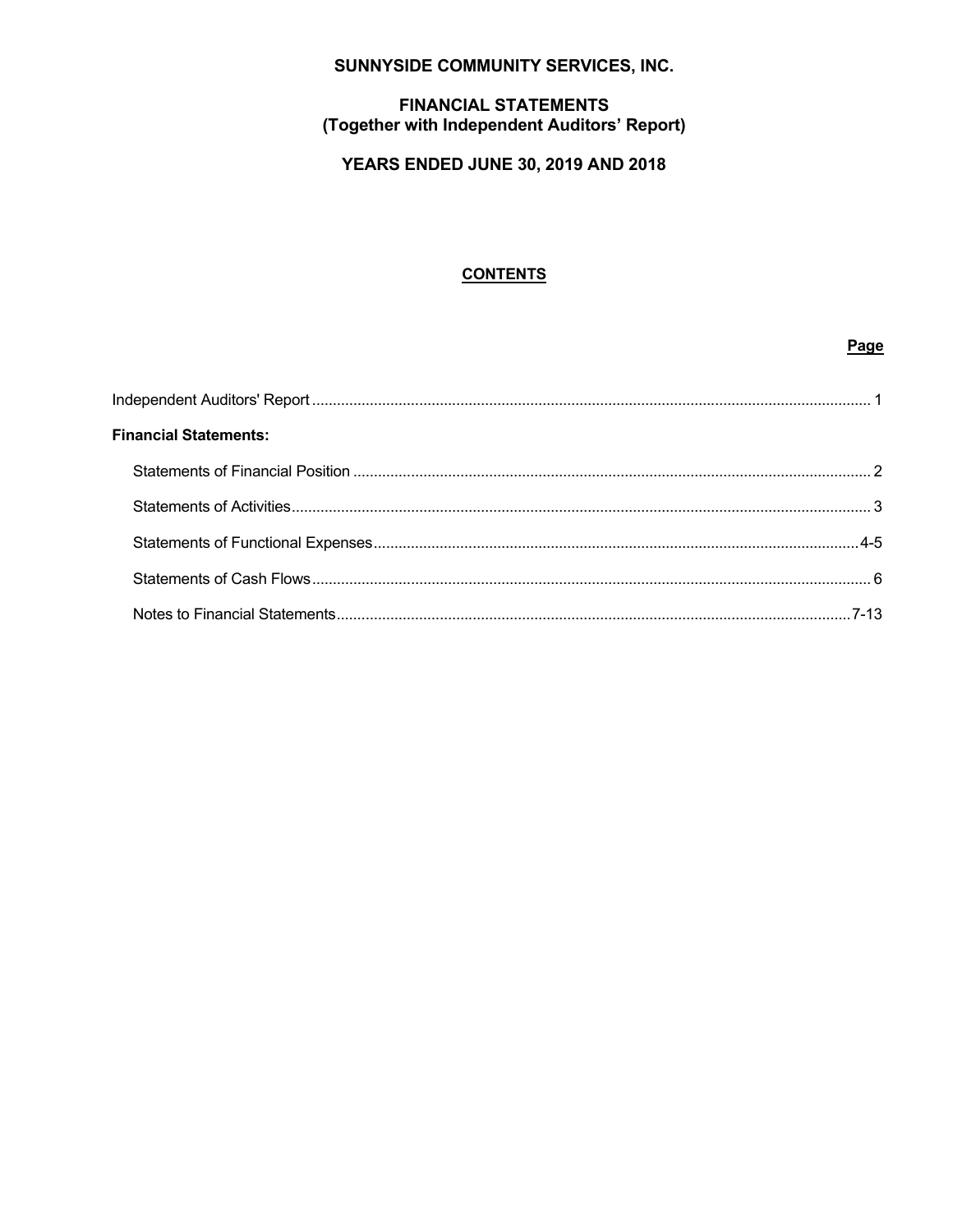Marks Paneth LLP 685 Third Avenue New York, NY 10017 P 212.503.8800 F 212.370.3759 markspaneth.com



# **INDEPENDENT AUDITORS' REPORT**

The Board of Directors of Sunnyside Community Services, Inc.

We have audited the accompanying financial statements of Sunnyside Community Services, Inc. ("Sunnyside"), which comprise the statements of financial position as of June 30, 2019 and 2018, and the related statements of activities, functional expenses and cash flows for the years then ended, and the related notes to the financial statements.

#### *Management's Responsibility for the Financial Statements*

Management is responsible for the preparation and fair presentation of these financial statements in accordance with accounting principles generally accepted in the United States of America; this includes the design, implementation, and maintenance of internal control relevant to the preparation and fair presentation of financial statements that are free from material misstatement, whether due to fraud or error.

#### *Auditors' Responsibility*

Our responsibility is to express an opinion on these financial statements based on our audits. We conducted our audits in accordance with auditing standards generally accepted in the United States of America. Those standards require that we plan and perform the audit to obtain reasonable assurance about whether the financial statements are free from material misstatement.

An audit involves performing procedures to obtain audit evidence about the amounts and disclosures in the financial statements. The procedures selected depend on the auditor's judgment, including the assessment of the risks of material misstatement of the financial statements, whether due to fraud or error. In making those risk assessments, the auditor considers internal control relevant to the entity's preparation and fair presentation of the financial statements in order to design audit procedures that are appropriate in the circumstances, but not for the purpose of expressing an opinion on the effectiveness of the entity's internal control. Accordingly, we express no such opinion. An audit also includes evaluating the appropriateness of accounting policies used and the reasonableness of significant accounting estimates made by management, as well as evaluating the overall presentation of the financial statements.

We believe that the audit evidence we have obtained is sufficient and appropriate to provide a basis for our audit opinion.

# *Opinion*

In our opinion, the financial statements referred to above present fairly, in all material respects, the financial position of Sunnyside Community Services, Inc. as of June 30, 2019 and 2018, and the changes in its net assets and its cash flows for the years then ended in accordance with accounting principles generally accepted in the United States of America.

# *Emphasis of Matter*

As discussed in Note 2 to the financial statements, during the year ended June 30, 2019, Sunnyside adopted Accounting Standards Update 2016-14, *Not-for-Profit Entities* (Topic 958) – *Presentation of Financial Statements of Not-for-Profit Entities*. Our opinion is not modified with respect to this matter.

Norrh Pameth UP

New York, NY February 13, 2020

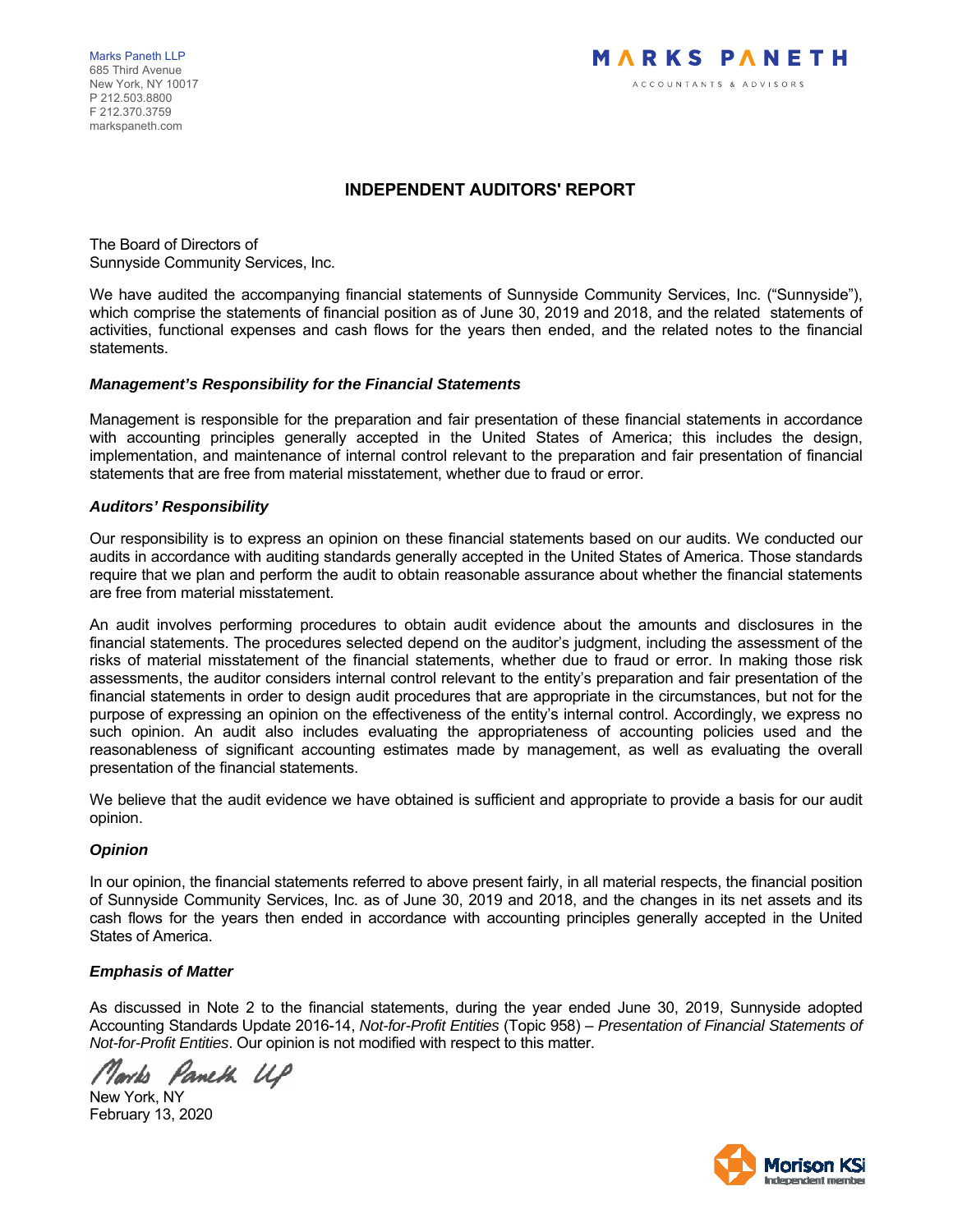# **SUNNYSIDE COMMUNITY SERVICES, INC. STATEMENTS OF FINANCIAL POSITION AS OF JUNE 30, 2019 AND 2018**

|                                                   | 2019            | 2018            |
|---------------------------------------------------|-----------------|-----------------|
| <b>ASSETS</b>                                     |                 |                 |
| Cash (Note 9)                                     | \$<br>572,374   | \$<br>710,861   |
| Government grants receivable (Notes 2C, 2F and 4) | 3,265,236       | 3,134,808       |
| Accounts receivable, net (Notes 2D and 2F)        | 116,817         | 105,773         |
| Contributions receivable (Notes 2E and 2F)        | 106,700         | 178,500         |
| Due from affiliates (Note 10)                     | 156,923         | 95,747          |
| Prepaid expenses and other assets                 | 71,473          | 98,765          |
| Property and equipment, net (Notes 2G and 5)      | 631,367         | 384,147         |
| <b>TOTAL ASSETS</b>                               | \$<br>4,920,890 | \$<br>4,708,601 |
| <b>LIABILITIES</b>                                |                 |                 |
| Accounts payable and accrued expenses             | \$<br>1,352,373 | \$<br>1,386,261 |
| Advances payable and deferred revenue (Note 2H)   | 47,341          | 39,160          |
| Deferred rent obligation (Notes 2N and 6A)        | 1,201,153       | 962,986         |
| Due to affiliates (Note 10)                       | 302,039         | 315,603         |
| <b>TOTAL LIABILITIES</b>                          | 2,902,906       | 2,704,010       |
| <b>COMMITMENTS AND CONTINGENCIES (Note 6)</b>     |                 |                 |
| <b>NET ASSETS (Note 2B)</b>                       |                 |                 |
| Without donor restrictions:                       |                 |                 |
| Invested in property and equipment                | 631,367         | 384,147         |
| Operations                                        | 816,005         | 842,142         |
| Total without donor restrictions                  | 1,447,372       | 1,226,289       |
| With donor restrictions (Notes 2B and 7)          | 570,612         | 778,302         |
| <b>TOTAL NET ASSETS</b>                           | 2,017,984       | 2,004,591       |
| <b>TOTAL LIABILITIES AND NET ASSETS</b>           | \$<br>4,920,890 | \$<br>4,708,601 |
|                                                   |                 |                 |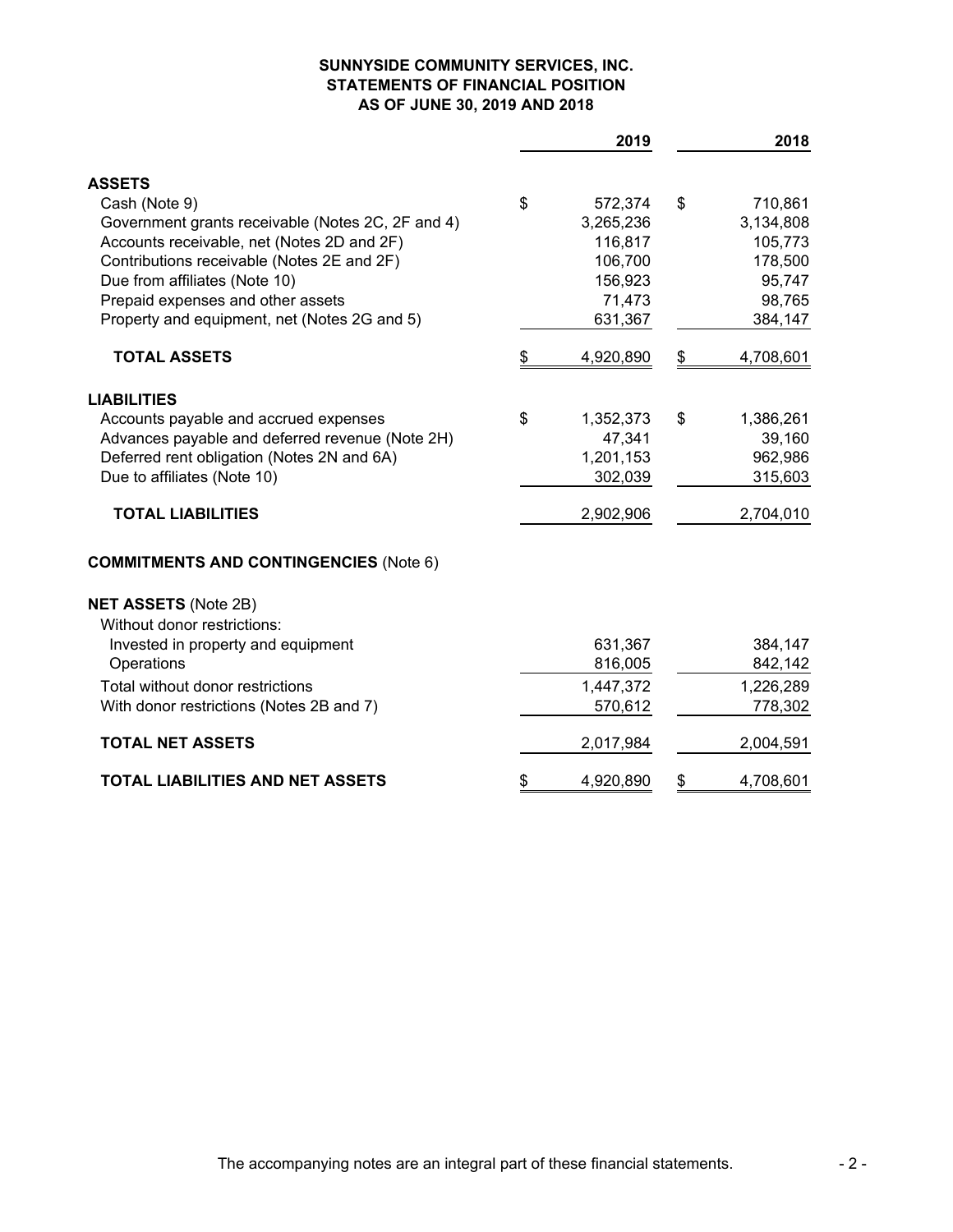#### **SUNNYSIDE COMMUNITY SERVICES, INC. STATEMENTS OF ACTIVITIES FOR THE YEARS ENDED JUNE 30, 2019 AND 2018**

|                                                                                                     | For the Year Ended June 30, 2019 |                                             |    | For the Year Ended June 30, 2018         |                  |                                             |    |                                          |    |              |
|-----------------------------------------------------------------------------------------------------|----------------------------------|---------------------------------------------|----|------------------------------------------|------------------|---------------------------------------------|----|------------------------------------------|----|--------------|
|                                                                                                     |                                  | <b>Without Donor</b><br><b>Restrictions</b> |    | <b>With Donor</b><br><b>Restrictions</b> | <b>Total</b>     | <b>Without Donor</b><br><b>Restrictions</b> |    | <b>With Donor</b><br><b>Restrictions</b> |    | <b>Total</b> |
| <b>GOVERNMENT AND OTHER SUPPORT:</b>                                                                |                                  |                                             |    |                                          |                  |                                             |    |                                          |    |              |
| Government and other grants (Notes 2I and 9)                                                        | \$                               | 12,638,507                                  | \$ |                                          | \$<br>12,638,507 | \$<br>11,870,904                            | \$ |                                          | \$ | 11,870,904   |
| Program service fees (Note 2J)                                                                      |                                  | 307,606                                     |    |                                          | 307.606          | 420.863                                     |    |                                          |    | 420,863      |
| Contributions and grants (Note 2K)                                                                  |                                  | 330,663                                     |    | 206,631                                  | 537,294          | 326,676                                     |    | 496,912                                  |    | 823,588      |
| Special events (net of direct expenses of \$10,640 and \$11,761, respectively)                      |                                  | 90,715                                      |    |                                          | 90,715           | 112,715                                     |    |                                          |    | 112,715      |
| Contributions in kind (Note 2L)                                                                     |                                  | 1,674                                       |    |                                          | 1,674            | 2,647                                       |    |                                          |    | 2,647        |
| Rental income (Note 2M)                                                                             |                                  | 103,374                                     |    |                                          | 103,374          | 89,925                                      |    |                                          |    | 89,925       |
| Other income                                                                                        |                                  | 17,675                                      |    |                                          | 17,675           | 33,662                                      |    |                                          |    | 33,662       |
| Net assets released from restrictions (Notes 2B and 7)                                              |                                  | 414,321                                     |    | (414, 321)                               | $\sim$           | 333,455                                     |    | (333, 455)                               |    |              |
| TOTAL GOVERNMENT AND OTHER SUPPORT                                                                  |                                  | 13,904,535                                  |    | (207, 690)                               | 13,696,845       | 13,190,847                                  |    | 163,457                                  |    | 13,354,304   |
| <b>OPERATING EXPENSES (Note 2P):</b>                                                                |                                  |                                             |    |                                          |                  |                                             |    |                                          |    |              |
| Program services                                                                                    |                                  |                                             |    |                                          |                  |                                             |    |                                          |    |              |
| Senior service program                                                                              |                                  | 5,724,835                                   |    |                                          | 5,724,835        | 5,439,507                                   |    |                                          |    | 5,439,507    |
| Youth service program                                                                               |                                  | 5,739,374                                   |    |                                          | 5,739,374        | 5,185,749                                   |    |                                          |    | 5,185,749    |
| Total program services                                                                              |                                  | 11,464,209                                  |    |                                          | 11,464,209       | 10,625,256                                  |    |                                          |    | 10,625,256   |
| Supporting services                                                                                 |                                  |                                             |    |                                          |                  |                                             |    |                                          |    |              |
| Management and general                                                                              |                                  | 1,758,335                                   |    |                                          | 1,758,335        | 1,511,671                                   |    |                                          |    | 1,511,671    |
| Fundraising                                                                                         |                                  | 222,741                                     |    |                                          | 222,741          | 226,790                                     |    |                                          |    | 226,790      |
|                                                                                                     |                                  |                                             |    |                                          |                  |                                             |    |                                          |    |              |
| Total supporting services                                                                           |                                  | 1,981,076                                   |    |                                          | 1,981,076        | 1,738,461                                   |    |                                          |    | 1,738,461    |
| <b>TOTAL OPERATING EXPENSES</b>                                                                     |                                  | 13,445,285                                  |    |                                          | 13,445,285       | 12,363,717                                  |    |                                          |    | 12,363,717   |
| <b>CHANGE IN NET ASSETS BEFORE NON-OPERATING ACTIVITIES</b>                                         |                                  | 459,250                                     |    | (207, 690)                               | 251,560          | 827,130                                     |    | 163,457                                  |    | 990,587      |
|                                                                                                     |                                  |                                             |    |                                          |                  |                                             |    |                                          |    |              |
| <b>NON-OPERATING ACTIVITIES:</b><br>Occupancy expense in excess of lease payments (Notes 2N and 6A) |                                  | (238, 167)                                  |    |                                          | (238, 167)       | (256, 172)                                  |    |                                          |    | (256, 172)   |
|                                                                                                     |                                  |                                             |    |                                          |                  |                                             |    |                                          |    |              |
| <b>TOTAL NON-OPERATING ACTIVITIES</b>                                                               |                                  | (238, 167)                                  |    |                                          | (238, 167)       | (256, 172)                                  |    | $\blacksquare$                           |    | (256, 172)   |
| <b>CHANGE IN NET ASSETS</b>                                                                         |                                  | 221,083                                     |    | (207, 690)                               | 13,393           | 570,958                                     |    | 163,457                                  |    | 734,415      |
| NET ASSETS - BEGINNING OF YEAR                                                                      |                                  | 1,226,289                                   |    | 778,302                                  | 2,004,591        | 655,331                                     |    | 614,845                                  |    | 1,270,176    |
| <b>NET ASSETS - END OF YEAR</b>                                                                     | \$                               | 1,447,372                                   | S  | 570,612                                  | \$<br>2,017,984  | \$<br>1,226,289                             | \$ | 778,302                                  | \$ | 2.004.591    |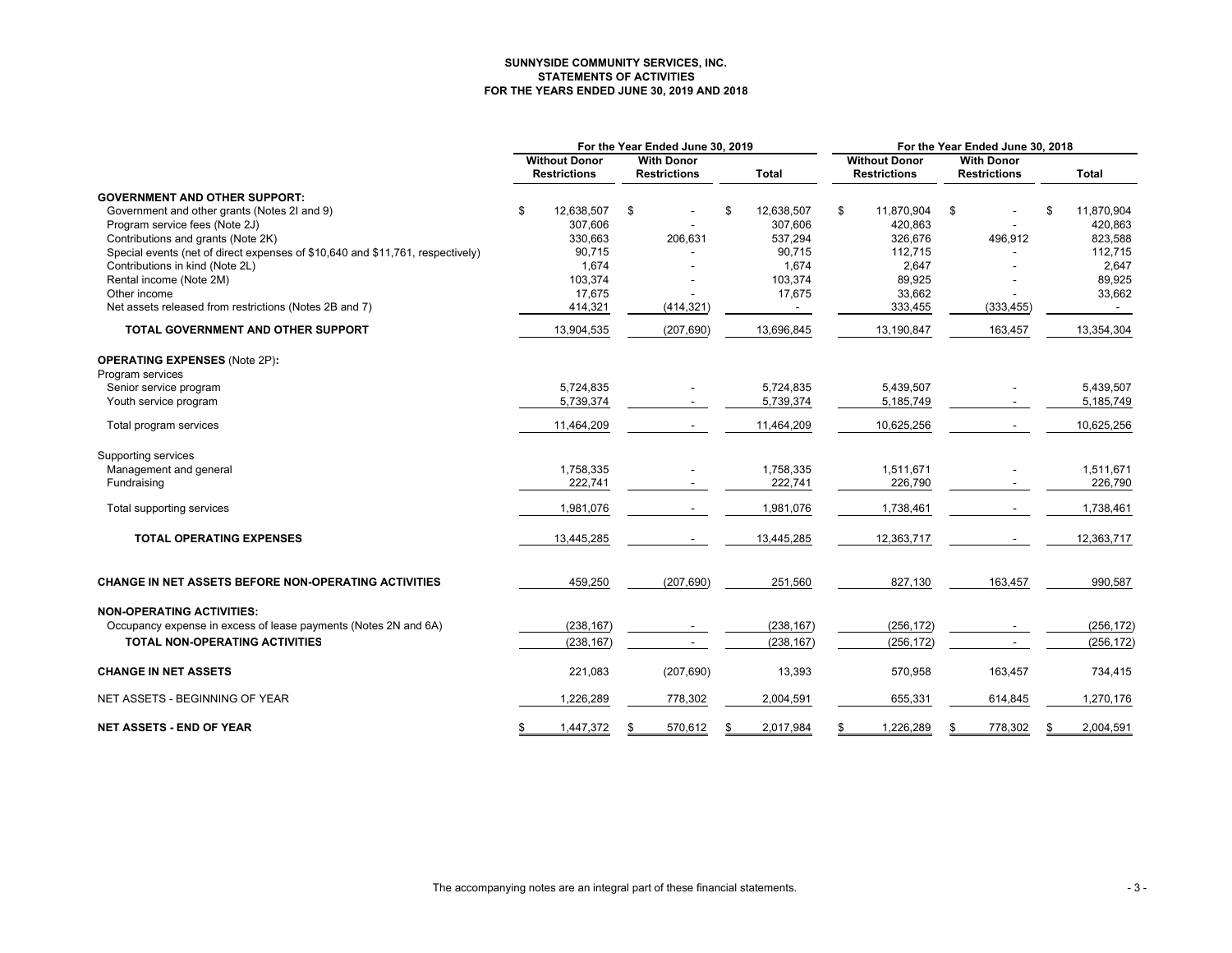#### **SUNNYSIDE COMMUNITY SERVICES, INC. STATEMENT OF FUNCTIONAL EXPENSES FOR THE YEAR ENDED JUNE 30, 2019 (With Comparative Totals for the Year Ended June 30, 2018)**

|                                            |     |                                            | <b>Program Services</b> |                                    |    | <b>Supporting Services</b> |    |                           |    |                    |                      |   |                      |
|--------------------------------------------|-----|--------------------------------------------|-------------------------|------------------------------------|----|----------------------------|----|---------------------------|----|--------------------|----------------------|---|----------------------|
|                                            |     | <b>Senior</b><br><b>Service</b><br>Program |                         | Youth<br><b>Service</b><br>Program |    | <b>Total</b>               |    | Management<br>and General |    | <b>Fundraising</b> | <b>Total</b><br>2019 |   | <b>Total</b><br>2018 |
| Salaries (Note 10)                         | \$. | 3,261,460                                  | \$                      | 3,740,689                          | \$ | 7,002,149                  | \$ | 994,064                   | \$ | 113,498            | \$<br>8,109,711      | S | 7,420,131            |
| Payroll taxes and fringe benefits (Note 8) |     | 763,858                                    |                         | 690,488                            |    | 1,454,346                  |    | 247,287                   |    | 25,363             | 1,726,996            |   | 1,530,140            |
| <b>Total Personnel Costs</b>               |     | 4,025,318                                  |                         | 4,431,177                          |    | 8,456,495                  |    | 1,241,351                 |    | 138,861            | 9,836,707            |   | 8,950,271            |
| Consultants (Note 2L)                      |     | 158,827                                    |                         | 244,528                            |    | 403,355                    |    | 107,295                   |    | 19,391             | 530,041              |   | 464,590              |
| Occupancy (Note 6A)                        |     | 490,226                                    |                         | 402,519                            |    | 892,745                    |    | 181,079                   |    | 23,616             | 1,097,440            |   | 1,133,687            |
| Communications                             |     | 45,671                                     |                         | 70,314                             |    | 115,985                    |    | 30,371                    |    | 5,576              | 151,932              |   | 74,839               |
| Food                                       |     | 153,732                                    |                         | 91,471                             |    | 245,203                    |    | 16,148                    |    | 15,190             | 276,541              |   | 275,476              |
| Supplies/printing                          |     | 61,154                                     |                         | 94,153                             |    | 155,307                    |    | 40,668                    |    | 7,466              | 203,441              |   | 222,182              |
| Travel/transportation                      |     | 47,861                                     |                         | 73,686                             |    | 121,547                    |    | 31,828                    |    | 5,843              | 159,218              |   | 167,514              |
| Client respite and supplemental expense    |     | 578,048                                    |                         |                                    |    | 578,048                    |    |                           |    |                    | 578,048              |   | 358,366              |
| Insurance                                  |     | 49,322                                     |                         | 53,219                             |    | 102,541                    |    | 14,136                    |    |                    | 116,677              |   | 86,827               |
| Repairs and maintenance                    |     | 47,916                                     |                         | 73,771                             |    | 121,687                    |    | 31,864                    |    | 5,850              | 159,401              |   | 295,468              |
| Dues and subscriptions                     |     | 13,899                                     |                         | 21,399                             |    | 35,298                     |    | 9,243                     |    | 1,697              | 46,238               |   | 39,028               |
| Postage and shipping                       |     | 4,508                                      |                         | 6,941                              |    | 11,449                     |    | 2,998                     |    | 551                | 14,998               |   | 17,964               |
| Advertising expenses (Note 2O)             |     | 17,324                                     |                         | 26,673                             |    | 43,997                     |    | 11,521                    |    | 2,115              | 57,633               |   | 95,219               |
| Participant expenses                       |     |                                            |                         | 34,661                             |    | 34,661                     |    |                           |    |                    | 34,661               |   | 152,146              |
| Depreciation and amortization              |     | 34,064                                     |                         | 47,487                             |    | 81,551                     |    | 12,299                    |    | 80                 | 93,930               |   | 66,370               |
| Bad debt expense                           |     | 2,990                                      |                         | 211                                |    | 3,201                      |    | 91                        |    | 17                 | 3,309                |   | 14,523               |
| Grant expense                              |     | 43,894                                     |                         | 67,579                             |    | 111,473                    |    | 29,189                    |    | 5,359              | 146,021              |   |                      |
| Other (Note 2L)                            |     | 56,470                                     |                         | 86,940                             |    | 143,410                    |    | 37,552                    |    | 6,894              | 187,856              |   | 217,180              |
| <b>Total Costs</b>                         |     | 5,831,224                                  |                         | 5,826,729                          |    | 11,657,953                 |    | 1,797,633                 |    | 238,506            | 13,694,092           |   | 12,631,650           |
| Less: Cost of direct benefits to donors    |     |                                            |                         |                                    |    |                            |    |                           |    | 10,640             | 10,640               |   | 11,761               |
| Less: Adjustments to deferred rent         |     | 106.389                                    |                         | 87,355                             |    | 193,744                    |    | 39,298                    |    | 5,125              | 238,167              |   | 256,172              |
| <b>TOTAL EXPENSES</b>                      | \$  | 5,724,835                                  | S                       | 5,739,374                          |    | \$11,464,209               | \$ | 1,758,335                 | S  | 222,741            | \$13,445,285         |   | \$12,363,717         |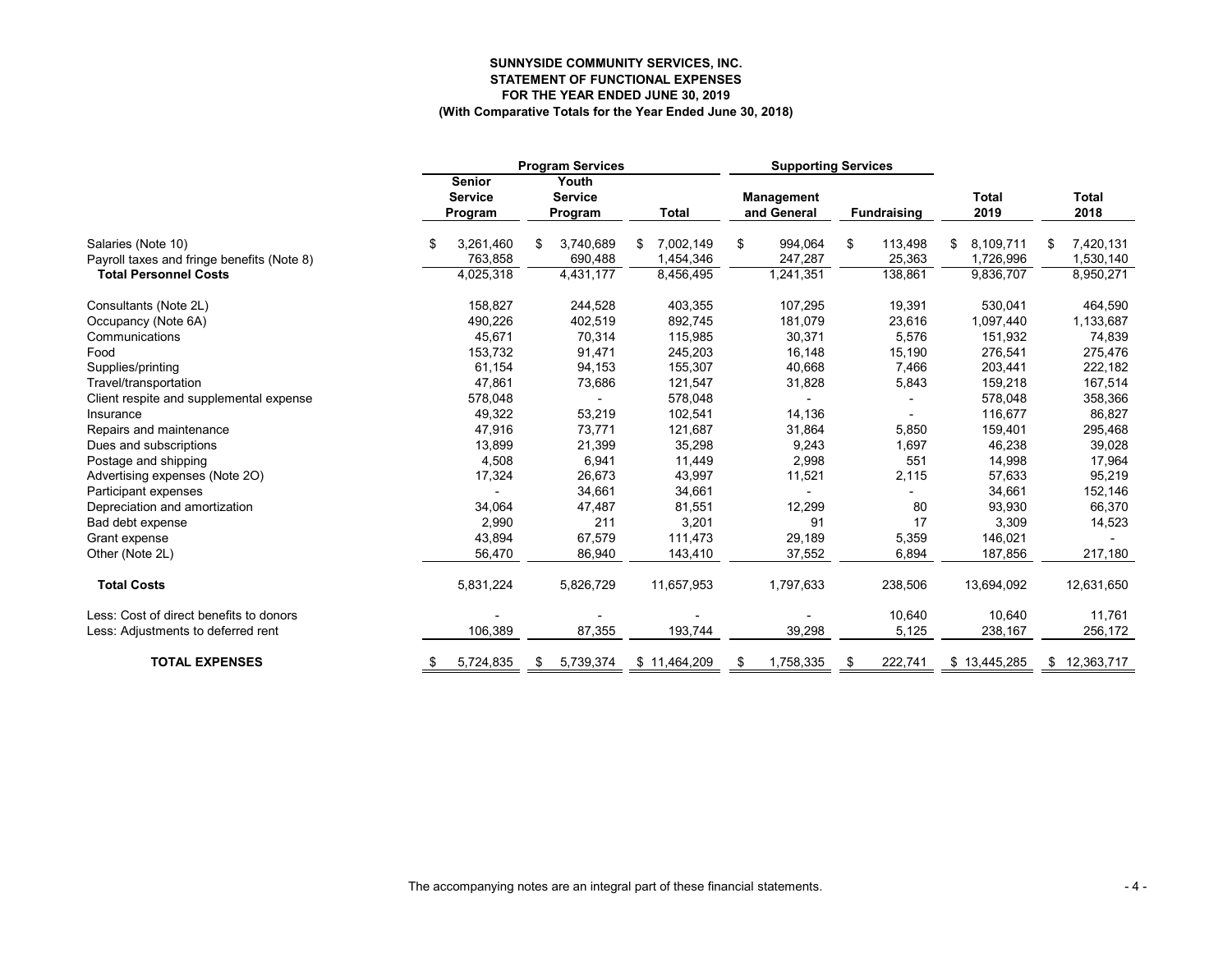# **SUNNYSIDE COMMUNITY SERVICES, INC. STATEMENT OF FUNCTIONAL EXPENSES FOR THE YEAR ENDED JUNE 30, 2018**

|                                            |                                            | <b>Program Services</b>            |                | <b>Supporting Services</b>       |                    |                      |
|--------------------------------------------|--------------------------------------------|------------------------------------|----------------|----------------------------------|--------------------|----------------------|
|                                            | <b>Senior</b><br><b>Service</b><br>Program | Youth<br><b>Service</b><br>Program | Total          | <b>Management</b><br>and General | <b>Fundraising</b> | <b>Total</b><br>2018 |
| Salaries (Note 10)                         | \$<br>3,313,418                            | 3,184,791<br>S                     | 6,498,209<br>S | 805,410<br>\$                    | 116,512<br>\$      | 7,420,131<br>\$      |
| Payroll taxes and fringe benefits (Note 8) | 726,343                                    | 584,453                            | 1,310,796      | 197,575                          | 21,769             | 1,530,140            |
| <b>Total Personnel Costs</b>               | 4,039,761                                  | 3,769,244                          | 7,809,005      | 1,002,985                        | 138,281            | 8,950,271            |
| Consultants (Note 2L)                      | 141,678                                    | 216,513                            | 358,191        | 89,215                           | 17,184             | 464,590              |
| Occupancy (Note 6A)                        | 506,409                                    | 415,829                            | 922,238        | 187,053                          | 24,396             | 1,133,687            |
| Communications                             | 22,953                                     | 35,077                             | 58,030         | 14,025                           | 2,784              | 74,839               |
| Food                                       | 80,881                                     | 123,604                            | 204,485        | 49,420                           | 21,571             | 275,476              |
| Supplies/printing                          | 68,143                                     | 104,137                            | 172,280        | 41,637                           | 8,265              | 222,182              |
| Travel/transportation                      | 51,377                                     | 78,514                             | 129,891        | 31,392                           | 6,231              | 167,514              |
| Client respite and supplemental expense    | 358,366                                    |                                    | 358,366        |                                  |                    | 358,366              |
| Insurance                                  | 36,704                                     | 39,604                             | 76,308         | 10,519                           |                    | 86,827               |
| Repairs and maintenance                    | 90,620                                     | 138,486                            | 229,106        | 55,371                           | 10,991             | 295,468              |
| Dues and subscriptions                     | 11,970                                     | 18,292                             | 30,262         | 7,314                            | 1,452              | 39,028               |
| Postage and shipping                       | 5,510                                      | 8,420                              | 13,930         | 3,366                            | 668                | 17,964               |
| Advertising expenses (Note 2O)             | 29,204                                     | 44,629                             | 73,833         | 17,844                           | 3,542              | 95,219               |
| Participant expenses                       |                                            | 152,146                            | 152,146        |                                  |                    | 152,146              |
| Depreciation and amortization              | 39,295                                     | 26,624                             | 65,919         | 372                              | 79                 | 66,370               |
| Bad debt expense                           | 4,454                                      | 6,807                              | 11,261         | 2,722                            | 540                | 14,523               |
| Other (Note 2L)                            | 66,613                                     | 101,786                            | 168,399        | 40,702                           | 8,079              | 217,180              |
| <b>Total Costs</b>                         | 5,553,938                                  | 5,279,712                          | 10,833,650     | 1,553,937                        | 244,063            | 12,631,650           |
| Less: Cost of direct benefits to donors    |                                            |                                    |                |                                  | 11,761             | 11,761               |
| Less: Adjustments to deferred rent         | 114,431                                    | 93,963                             | 208,394        | 42,266                           | 5,512              | 256,172              |
| <b>TOTAL EXPENSES</b>                      | 5,439,507<br>\$                            | 5,185,749<br>- \$                  | \$10,625,256   | 1,511,671<br>S.                  | 226,790<br>\$      | \$12,363,717         |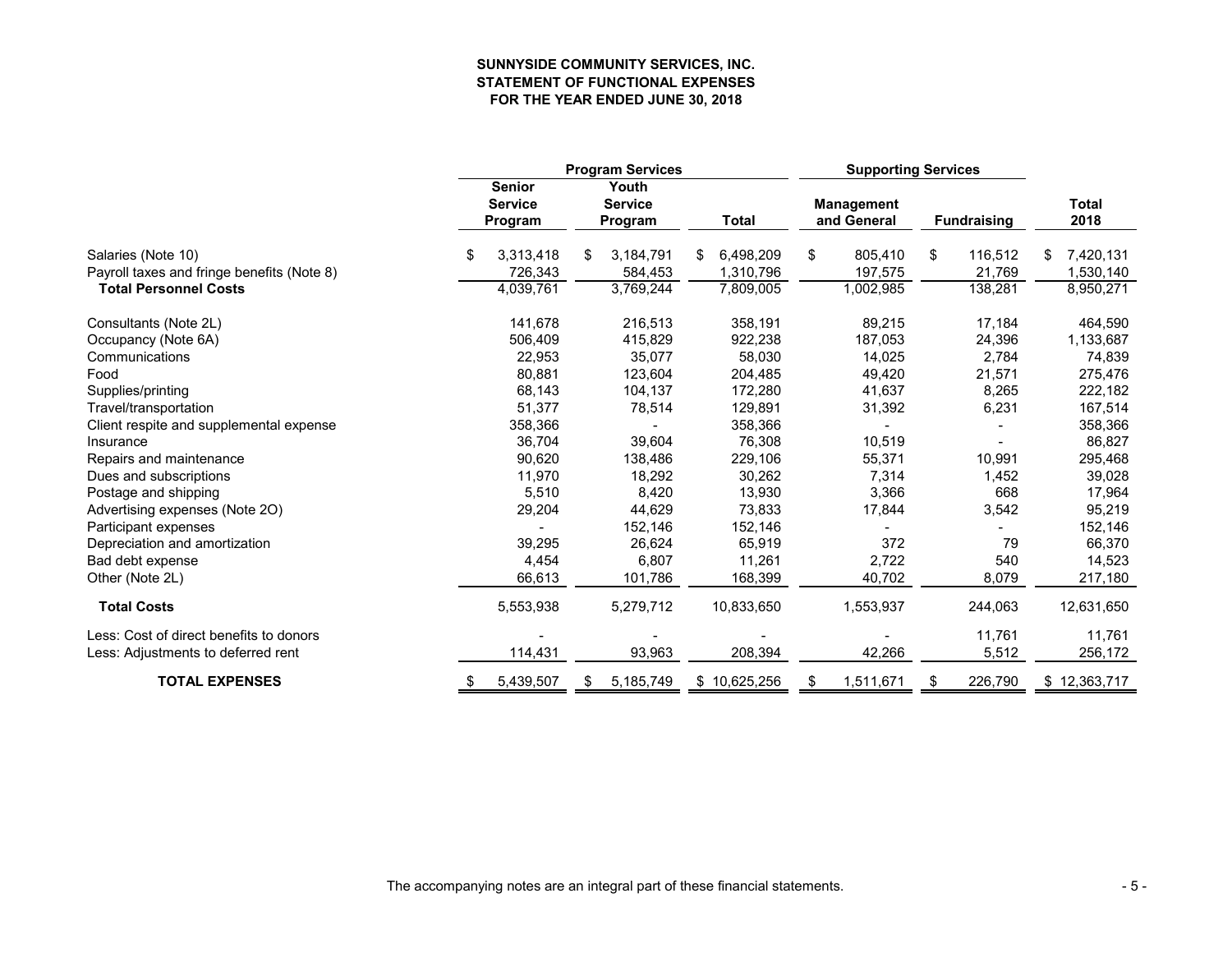# **SUNNYSIDE COMMUNITY SERVICES, INC. STATEMENTS OF CASH FLOWS FOR THE YEARS ENDED JUNE 30, 2019 AND 2018**

|                                                           | 2019          | 2018          |
|-----------------------------------------------------------|---------------|---------------|
| <b>CASH FLOWS FROM OPERATING ACTIVITIES:</b>              |               |               |
| Change in net assets                                      | \$<br>13,393  | \$<br>734,415 |
| Adjustments to reconcile change in net assets to net cash |               |               |
| provided by operating activities:                         |               |               |
| Bad debt expense                                          | 3,309         | 14,523        |
| Depreciation and amortization                             | 93,930        | 66,370        |
| Subtotal                                                  | 110,632       | 815,308       |
| Changes in operating assets and liabilities:              |               |               |
| (Increase) or decrease in assets:                         |               |               |
| Government grants receivable                              | (130, 428)    | (1,013,718)   |
| Accounts receivable                                       | (14, 353)     | (37, 612)     |
| Contributions receivable                                  | 71,800        | (106,000)     |
| Due from affiliates                                       | (61, 176)     | (95, 747)     |
| Prepaid expenses and other assets                         | 27,292        | (21, 938)     |
| Increase or (decrease) in liabilities:                    |               |               |
| Accounts payable and accrued expenses                     | (33, 888)     | 457,528       |
| Advances payable and deferred revenue                     | 8,181         | (23, 209)     |
| Deferred rent obligation                                  | 238,167       | 256,172       |
| Due to affiliates                                         | (13, 564)     | (109, 428)    |
| <b>Net Cash Provided by Operating Activities</b>          | 202,663       | 121,356       |
| <b>CASH FLOWS FROM INVESTING ACTIVITIES:</b>              |               |               |
| Acquisition of property and equipment                     | (341, 150)    | (219, 555)    |
| <b>Cash Used in Investing Activities</b>                  | (341, 150)    | (219, 555)    |
| <b>NET DECREASE IN CASH</b>                               | (138, 487)    | (98, 199)     |
| Cash - beginning of year                                  | 710,861       | 809,060       |
| <b>CASH - END OF YEAR</b>                                 | \$<br>572,374 | \$<br>710,861 |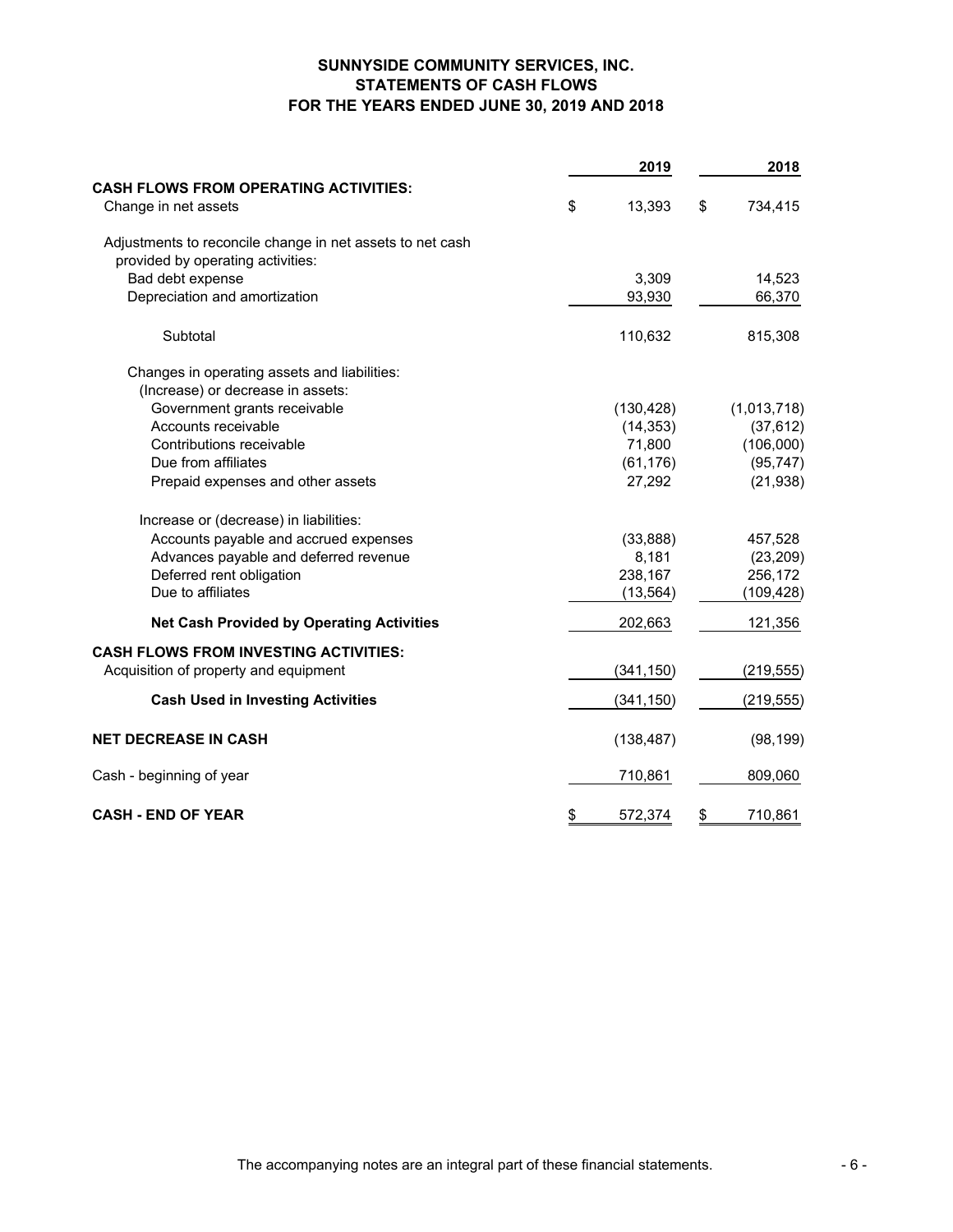# **NOTE 1** – **ORGANIZATION AND NATURE OF ACTIVITIES**

Sunnyside Community Services, Inc. ("Sunnyside") is a not-for-profit organization located in western Queens whose mission is to strengthen the community by providing a continuum of vital services and activities that enrich the lives of individuals of all ages. Founded as a senior center in 1974, Sunnyside has grown in step with community needs. Today, Sunnyside serves approximately 14,000 individuals each year including children, youth, adults, and seniors. Sunnyside's services for youth and families provide holistic support to students from early childhood through to college and seek to involve parents as full partners in their children's education. Sunnyside's workforce development and training programs prepare members of the community for the job market, and work to connect them with meaningful employment. Sunnyside provides a comprehensive range of services that enables seniors to stay healthy and independent and to remain living safely in their homes for as long as possible and Sunnyside's home care services enable individuals who struggle with the activities of daily living to remain living safely in their homes. Sunnyside's primary sources of revenue are government grants and contributions.

The agency is a not-for-profit organization exempt from federal income tax under Section 501(c)(3) of the Internal Revenue Code.

The accompanying financial statements were prepared to present the financial position, changes in net assets and cash flows of only Sunnyside Community Services, Inc., and do not include the financial position, changes in net assets and cash flows of its related organizations: Sunnyside Home Care Project, Inc. ("Home Care"), and Sunnyside Citywide Home Care Services, Inc. ("Citywide").

On July 28, 2017, Sunnyside CDPAP, Inc. was incorporated under the laws of the State of New York as a for profit business corporation. This corporation is a wholly owned subsidiary of Sunnyside Community Services, Inc. The accounts of Sunnyside CDPAP, Inc. are immaterial to Sunnyside's financial statements and are, therefore, not included.

# **NOTE 2 – SUMMARY OF SIGNIFICANT ACCOUNTING POLICIES**

- A. *Basis of accounting* The accompanying financial statements of Sunnyside have been prepared on the accrual basis of accounting. Sunnyside adheres to accounting principles generally accepted in the United States of America ("U.S. GAAP").
- B. *Basis of presentation* Sunnyside maintains its net assets under the following two classes:
	- a. Net assets without donor restrictions includes funds having no restriction as to use or purpose imposed by donors. It represents resources available for support of Sunnyside's operations over which the Board of Directors has discretionary control which includes:
		- **Operations** consists of net assets without donor restrictions whose use is available for general operations.
		- **Invested in property and equipment** consists of net assets without donor restrictions whose balance is invested in the furniture and equipment held for use in operations, less any liabilities related to those assets.
	- b. Net assets with donor restrictions represents assets that are subject to donor-imposed stipulations. When a restriction expires (that is, when a stipulated time restriction ends or purpose restriction is accomplished), net assets with donor restrictions are reclassified to net assets without donor restrictions and reported in the statements of activities as net assets released from restrictions.
- C. *Government grants receivable*  Government grants receivable are recorded for expenditures made in accordance with grant agreements.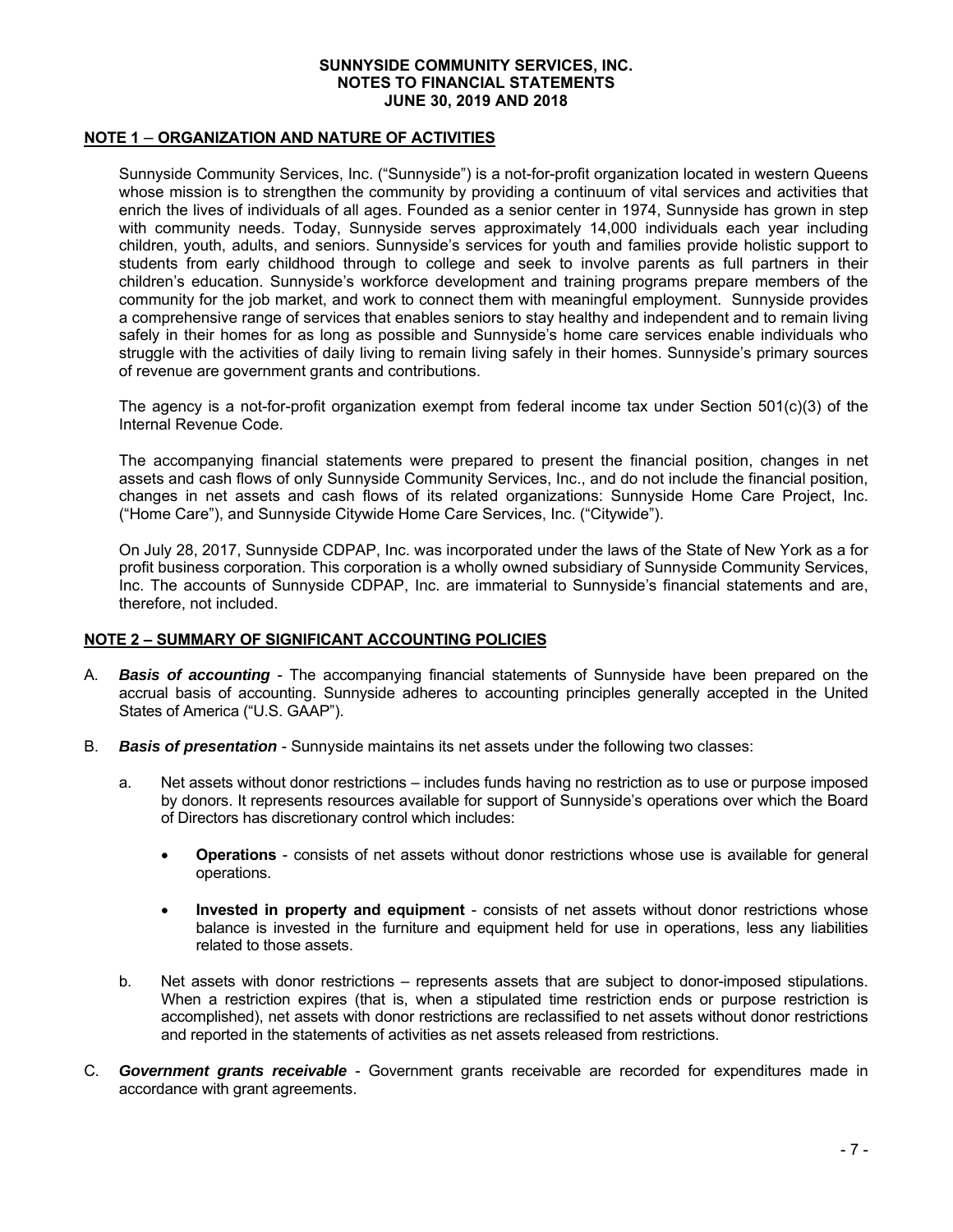# **NOTE 2 – SUMMARY OF SIGNIFICANT ACCOUNTING POLICIES (Continued)**

- D. *Accounts receivable* Accounts receivable consists of receivables from program service fees and is recorded when services are provided. Interest is not accrued or recorded on outstanding receivables.
- E. *Contributions receivable*  Unconditional promises to give that are expected to be collected within one year are recorded at net realizable value. Unconditional promises to give that are expected to be collected in future years are recorded at the present value of their estimated future cash flows. The discounts on those amounts are computed using risk-adjusted interest rates applicable to the years in which the promises are received. Amortization of the discounts is included in contribution revenue. Conditional promises to give are not included as support until the conditions are substantially met. Contributions receivable amounted to \$106,700 and \$178,500 as of June 30, 2019 and 2018, respectively, and are due within one year.
- F. *Allowance for doubtful accounts*  Sunnyside determines whether an allowance for doubtful accounts should be provided for grants, contributions and accounts receivable. Such estimates are based on management's assessment of the aged basis of its receivables, current economic conditions, subsequent receipts and historical information. Receivables are written off against the allowance for doubtful accounts when all reasonable collection efforts have been exhausted. As of June 30, 2019 and 2018, Sunnyside determined that no allowance was necessary for government grants receivable and contributions receivable, and an allowance of \$16,577 and \$13,724, respectively, was necessary for accounts receivable as of June 30, 2019 and 2018.
- G. *Property and equipment*  Property and equipment and leasehold improvements are recorded at cost. Items with a cost of \$1,000 or more and estimated useful life of greater than one year are capitalized. Property and equipment are depreciated on the straight-line method over their estimated useful lives. Amortization of leasehold improvements is recorded on the straight-line method over the term of the lease or the life of the asset, whichever is shorter.
- H. *Advances payable and deferred revenue* Government grants are recorded as revenues to the extent that expenses have been incurred for the purposes specified by the grantors. To the extent amounts received exceed amounts spent, Sunnyside establishes refundable advances from governmental sources.
- I. *Revenue from government sources*  Revenues from government contracts are recognized when reimbursable expenses are incurred under the terms of the contract. Such revenues are subject to audit by the governmental funding sources. No provision for any disallowances is reflected in the financial statements, since management does not anticipate any material adjustments. Laws and regulations related to government programs are subject to interpretation. As a result, there is at least a reasonable possibility that recorded estimates may change by a material amount in the near term. Additionally, noncompliance with such laws and regulations could result in penalties and exclusion from the government programs.
- J. *Program service fees* Fees from Sunnyside's adult day and college readiness programs are recognized during the period the related services are provided.
- K. *Contributions*  Unconditional contributions, including promises to give cash and other assets, are reported at fair value at the date the contribution is received. The gifts are reported as donor restricted support if they are received with donor stipulations that limit the use of the donated assets. When a donor restriction expires, that is, when a stipulated time restriction ends or purpose restriction is accomplished, net assets with donor restrictions are reclassified as net assets without donor restrictions and reported in the statements of activities as net assets released from restrictions.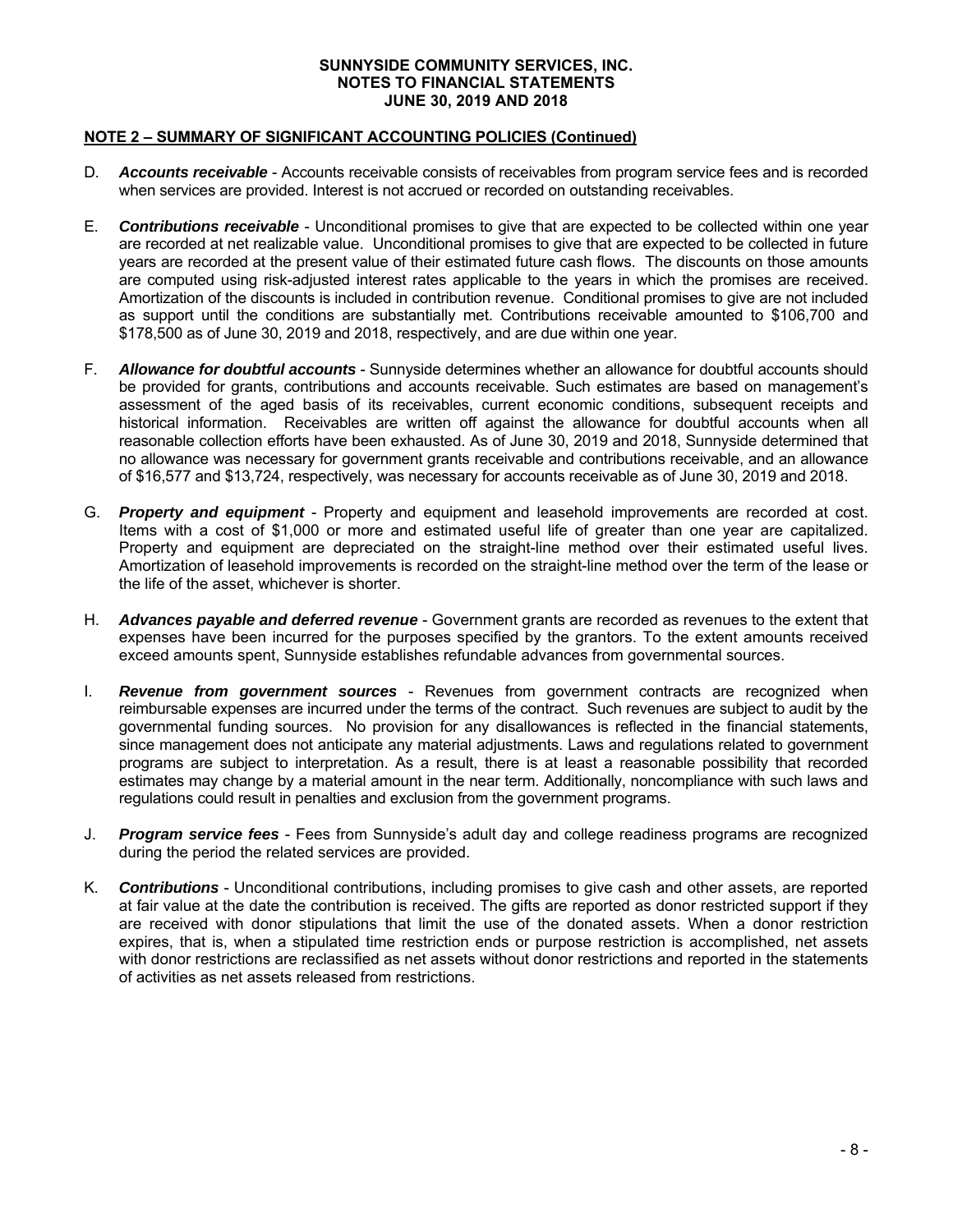# **NOTE 2 – SUMMARY OF SIGNIFICANT ACCOUNTING POLICIES (Continued)**

- L. *Donated goods and services* Donated goods are recorded at their fair value on the date of receipt. Donated services are recognized in the financial statements if the services enhance or create nonfinancial assets or require specialized skills, are provided by individuals possessing those skills, and would typically need to be purchased, if not provided by donation. Donated services of \$1,674 and \$2,647 were received during the years ended June 30, 2019 and 2018, respectively, and are reflected as contributions in kind and consultant expenses in the accompanying financial statements.
- M. *Rental revenue* Rental revenue is recognized based on rental agreements signed annually.
- N. *Operating leases* Rent expense has been recorded on the straight-line basis over the life of the lease. Deferred rent, when material, is recorded for the difference between the fixed payment and the rent expense. Occupancy expense in excess of lease payments was recorded as a non-operating item in the accompanying statements of activities.
- O. *Advertising expenses*  Advertising costs are charged to operations when incurred. Advertising expenses for the years ended June 30, 2019 and 2018, amounted to \$57,633 and \$95,219, respectively.
- P. *Functional allocation of expenses* The costs of program and supporting services activities have been summarized on a functional basis in the statements of activities. The statements of functional expenses present the natural classification detail of expenses by function. Accordingly, certain costs have been allocated among the programs and supporting services benefited.

The accompanying financial statements report certain categories of expenses that are attributed to more than one program or supporting function. Therefore, expenses require allocation on a reasonable basis that is consistently applied. The expenses that are allocated include occupancy, insurance, depreciation and amortization, which are allocated on a square footage basis, as well as salaries and wages, benefits, payroll taxes, which are allocated on the basis of estimates of time and effort, professional services, office expenses, information technology and other, which are allocated on the basis of full time equivalent.

- Q. *Use of estimates* The preparation of the financial statements in conformity with U.S. GAAP requires management to make estimates and assumptions that affect certain reported amounts and disclosures at the date of the financial statements. Actual amounts could differ from those estimates.
- R. *Recent accounting pronouncements -* Financial Accounting Standards Board ("FASB") Accounting Standards Update ("ASU") 2016-14, *Not-for-Profit Entities* (Topic 958) *– Presentation of Financial Statements of Not-for-Profit Entities* was adopted for the year ended June 30, 2019. ASU 2016-14 provides for a number of changes, including the presentation of two classes of net assets and enhanced disclosure on liquid resources and expense allocation. These changes had no impact on the change in net assets for the year ended June 30, 2018. Due to these changes, Sunnyside has reclassified prior periods and fully comparative financial statements are presented. Net assets as of June 30, 2018 were renamed to conform to the new presentation.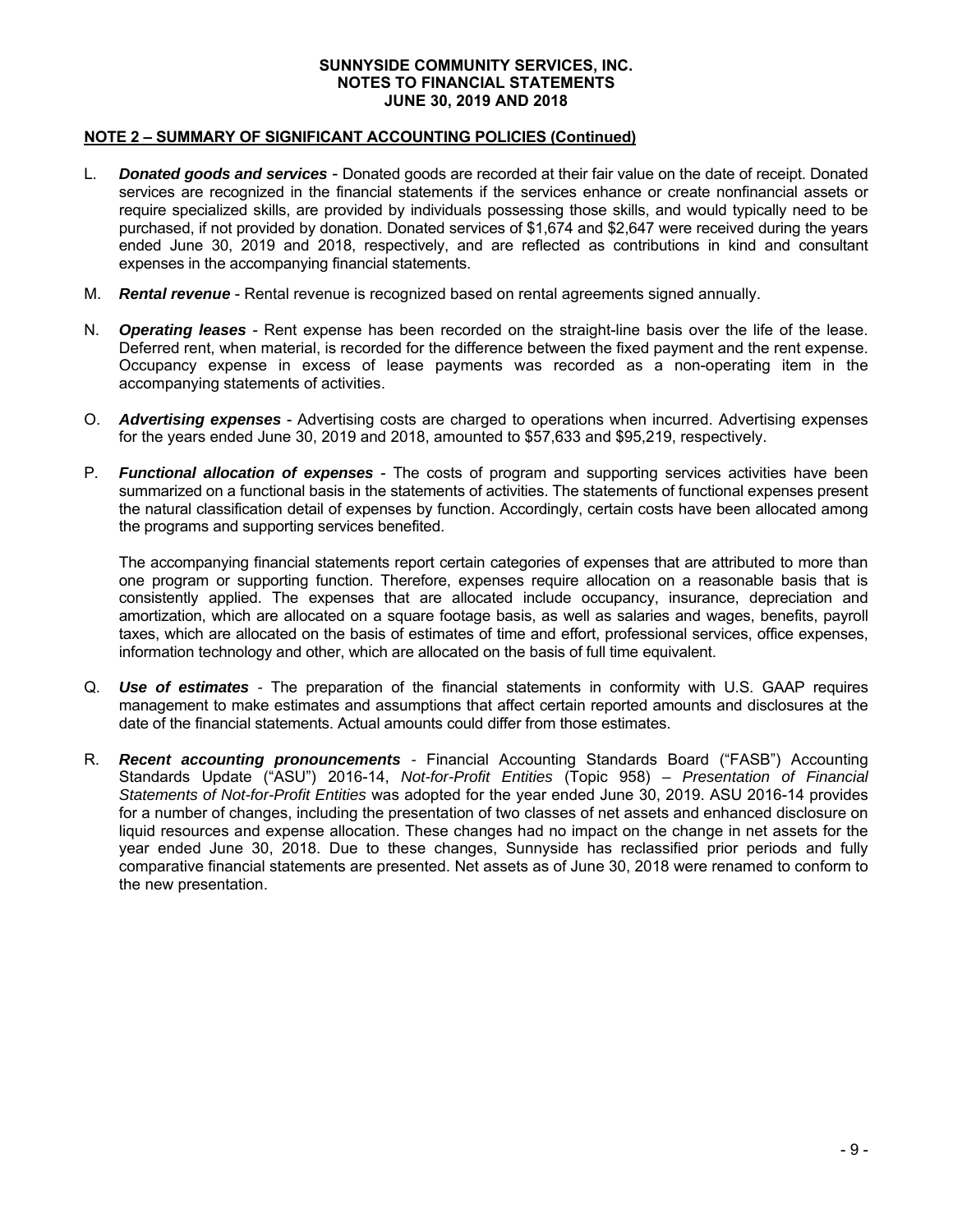# **NOTE 3 – LIQUIDITY AND AVAILABILITY OF RESOURCES**

Financial assets available for general expenditure, that is, without donor or other restrictions limiting their use, within one year of the statement of financial position date, comprise the following:

| Cash and cash equivalents    | 572.374   |
|------------------------------|-----------|
| Accounts receivable          | 116.817   |
| Contributions receivable     | 106.700   |
| Government grants receivable | 3,265,236 |
|                              | 4.061.127 |

Sunnyside regularly monitors liquidity required to meet its operating needs while also striving to maximize the investment of its available funds. This is done by comparing on a weekly basis funds available to actual expenses to be paid. The Organization also strives to collect receivables on a timely basis from all types of debtors.

For purposes of analyzing resources available to meet general expenditures over a 12-month period, Sunnyside considers all expenditures related to its ongoing activities of Sunnyside's programs as well as the conduct of services undertaken to support those activities to be general expenditures. Donor restricted funds for various programs are considered available for the general expenditures to conduct those programs.

# **NOTE 4 – GOVERNMENT GRANTS RECEIVABLE**

Government grants receivable consist of the following as of June 30:

|                                                              | 2019          | 2018          |
|--------------------------------------------------------------|---------------|---------------|
| New York City Department of Youth and Community              |               |               |
| Development                                                  | \$<br>953,212 | \$<br>920,446 |
| New York State Education Department                          | 706.753       | 648,010       |
| New York City Department for the Aging ("DFTA")              | 309,696       | 479,277       |
| New York State Department of Health                          | 473,779       | 435,417       |
| Dormitory Authority of the State of New York ("DASNY")       | 192,266       |               |
| New York City Department of Education                        | 181,581       | 279,561       |
| New York City Department of Information Technology and       |               |               |
| Communications                                               | 175.685       | 175,685       |
| New York State Office of Children and Family Services        | 161,258       | 22,760        |
| Department of Health and Mental Hygiene                      | 16,950        | 58,592        |
| New York City Human Resources Administration ("HRA")         | 31,296        | 44,979        |
| New York State Office of Temporary and Disability Assistance | 24,988        | 32,268        |
| New York State Office for the Aging                          | 10,000        |               |
| Other receivables                                            | 27,772        | 37,813        |
| Total government grants receivable                           | 3,265,236     | 3,134,808     |

# **NOTE 5 – PROPERTY AND EQUIPMENT, NET**

Property and equipment consists of the following as of June 30:

|                                                    | 2019                         |   | 2018                 | countated<br>Useful Lives |
|----------------------------------------------------|------------------------------|---|----------------------|---------------------------|
| Leasehold improvements<br>Furniture and equipment  | \$<br>3,386,513<br>1,141,723 | S | 3,305,078<br>882,008 | 8-15 Years<br>5 Years     |
|                                                    | 4,528,236                    |   | 4,187,086            |                           |
| Less: accumulated depreciation and<br>amortization | (3,896,869)                  |   | (3,802,939)          |                           |
| Net book value                                     | 631,367                      |   | 384,147              |                           |

Estimated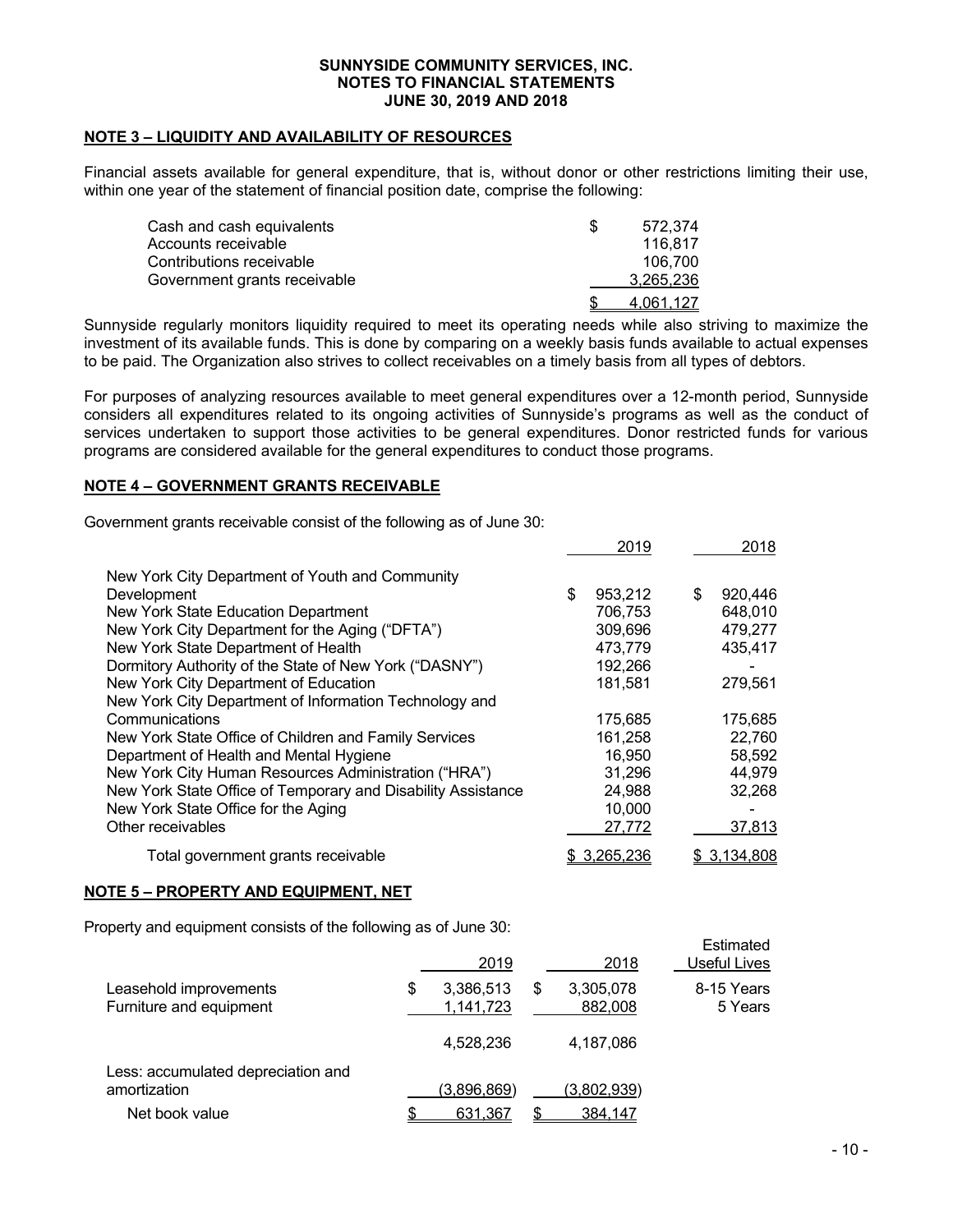# **NOTE 5 – PROPERTY AND EQUIPMENT, NET (Continued)**

For the years ended June 30, 2019 and 2018, depreciation and amortization expense amounted to \$93,930 and \$66,370, respectively.

# **NOTE 6 – COMMITMENTS AND CONTINGENCIES**

#### A. *Lease Commitments*

Sunnyside is obligated under an operating lease for its office space that expires on June 30, 2043. Rent credits and charges are accounted for on a straight-line basis over the life of the lease (approximately 27 years), which gives rise to a timing difference that is reflected as deferred rent obligation in the accompanying statements of financial position, amounting to \$1,201,153 and \$962,986 as of June 30, 2019 and 2018, respectively. In addition to base rent, Sunnyside is required to pay its pro rata share of real estate taxes and utilities. Sunnyside may cancel its lease for the senior center as of any July 1 upon at least 120 days' prior notice if government funding is terminated.

Sunnyside subleases a portion of its office space to Home Care and Citywide under three operating leases, which provide for them to pay as additional rent their pro rata share of real estate taxes and utilities. Two of the leases expire on June 30, 2018 and the other expires on December 31, 2024. Sunnyside signed an extension of the two expired office space subleases through June 30, 2022. In the event that governmental funding is terminated, Home Care and Citywide may cancel the leases upon giving one month's notice to Sunnyside.

Rent expense for the years ended June 30, 2019 and 2018 amounted to \$654,203 and \$656,318, respectively.

The future minimum lease payments, subject to cancellation, are as follows:

|            | Total<br><b>Commitments</b> | <b>Sublessors</b><br><b>Share</b> |    | Sunnyside's<br><b>Share</b> |
|------------|-----------------------------|-----------------------------------|----|-----------------------------|
| 2020       | \$<br>774,000               | \$<br>343,000                     | \$ | 431,000                     |
| 2021       | 794,000                     | 346,000                           |    | 448,000                     |
| 2022       | 813,000                     | 355,000                           |    | 458,000                     |
| 2023       | 834,000                     | $\overline{\phantom{0}}$          |    | 834,000                     |
| 2024       | 855,000                     |                                   |    | 855,000                     |
| Thereafter | 20,975,000                  |                                   |    | 20,975,000                  |
| Total      | \$<br>25.045.000            | \$<br>1.0 <u>44.000</u>           | .ፍ | <u>24,001,000</u>           |

# B. *Income Taxes*

Sunnyside believes it has no uncertain tax positions as of June 30, 2019 and 2018 in accordance with Accounting Standards Codification ("ASC") Topic 740, "Income Taxes," which provides standards for establishing and classifying any tax provisions for uncertain tax positions.

# **NOTE 7 – NET ASSETS WITH DONOR RESTRICTIONS**

Net assets with donor restrictions at June 30, 2019 and 2018 are available for the following purposes:

|                                          |   | 2019             | 2018             |
|------------------------------------------|---|------------------|------------------|
| Senior services                          | S | 481.916          | 651,254          |
| Youth services<br>Other                  |   | 67,029<br>21,667 | 96,881<br>30,167 |
| Total net assets with donor restrictions |   | 570.612          | 778.302          |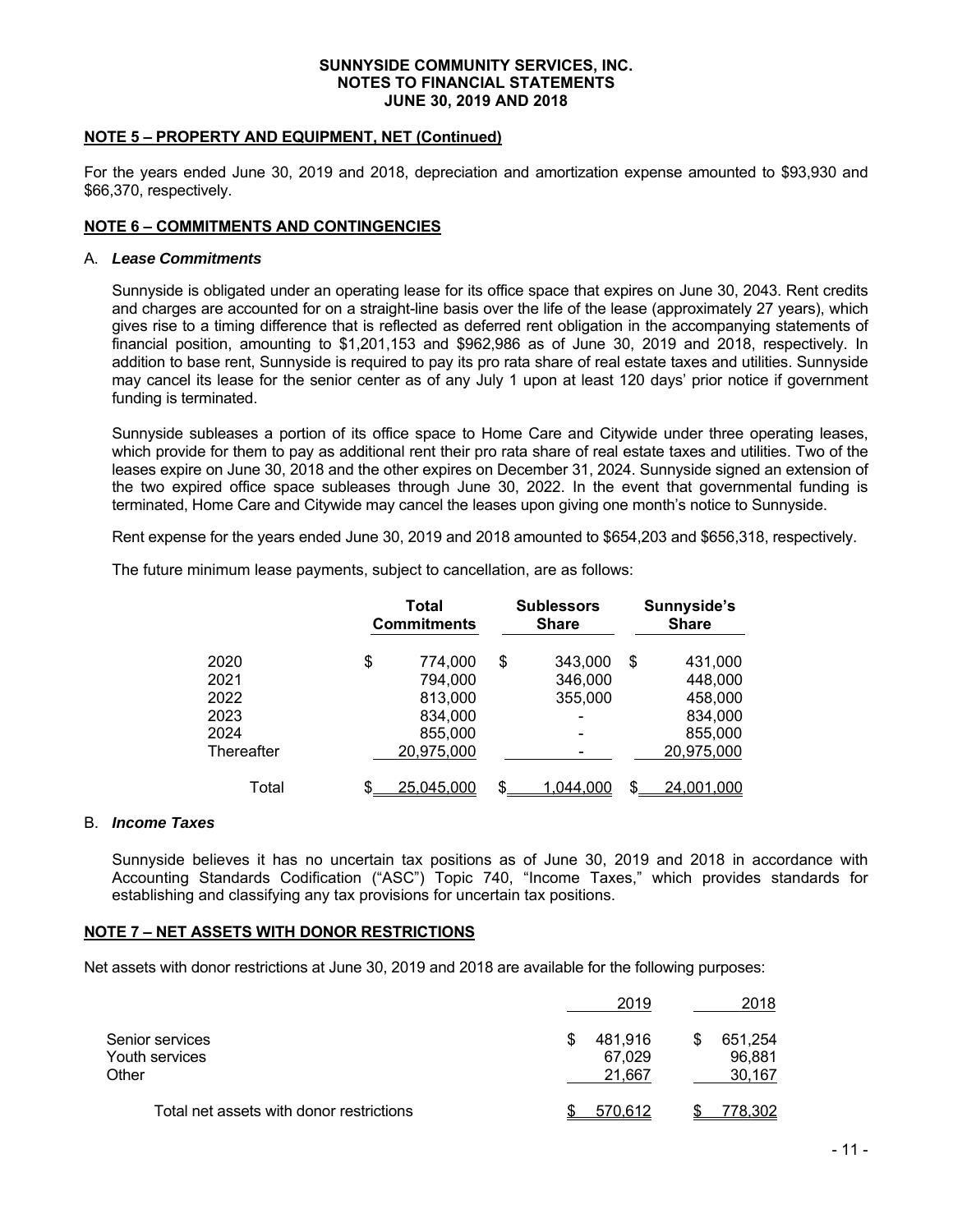# **NOTE 7 – NET ASSETS WITH DONOR RESTRICTIONS (Continued)**

Net assets with donor restrictions were released from restrictions by incurring expenses satisfying the restricted purposes or by occurrence of other events specified by donors.

|                                            | 2019                             | 2018                        |
|--------------------------------------------|----------------------------------|-----------------------------|
| Senior services<br>Youth services<br>Other | 313,719<br>S<br>83,102<br>17,500 | 143,221<br>189,234<br>1,000 |
|                                            | 414,321                          | 333,455                     |

# **NOTE 8 – PENSION PLAN**

Sunnyside maintains a 403(b) pension plan which covers all full-time employees. On an annual basis, the Board determines a discretionary contribution for employees who are 21 years of age and have completed two years of service. Sunnyside's contributions amounted to \$47,667 and \$34,780 for the years ended June 30, 2019 and 2018, respectively.

# **NOTE 9 – CONCENTRATION**

# **Credit Risk**

Cash that potentially subjects Sunnyside to a concentration of credit risk includes cash accounts with banks that exceed the Federal Deposit Insurance Corporation ("FDIC") insurance limits. Cash accounts are insured up to \$250,000 per depositor. As of June 30, 2019 and 2018, there was approximately \$386,000 and \$532,000, respectively, of cash held by one bank that exceeded FDIC limits.

# **Revenue**

Sunnyside received grants from various New York City and New York State agencies totaling \$12,638,507 and \$11,870,904, which represented 92% and 89% of total revenues, during the years ended June 30, 2019 and 2018, respectively. 94% and 92% of total receivables at June 30, 2019 and 2018, respectively, are related to these grants.

# **NOTE 10 – RELATED-PARTY TRANSACTIONS**

As of June 30, 2019 and 2018, Sunnyside owed \$302,039 and \$315,603, respectively, to Citywide. As of June 30, 2019 and 2018, Sunnyside is owed \$156,923 and \$95,747, respectively, from Home Care. These represent normal operating expenses and advances, are noninterest-bearing and are due on demand.

In addition, Sunnyside subleases a portion of its office space (Note 6) to Home Care and Citywide. In 2019 and 2018, Sunnyside allocated rent and other expenses, as outlined in the table below, to Home Care and Citywide.

|                                                | 2019      | 2018    |
|------------------------------------------------|-----------|---------|
| Home Care                                      |           |         |
| Rent, real estate taxes and utilities expenses | 272.213   | 249,920 |
| Salaries, fringe benefits and other expenses   | 1.101.368 | 675,715 |
| Citvwide                                       |           |         |
| Rent, real estate taxes and utilities expenses | 164,232   | 159.922 |
| Salaries, fringe benefits and other expenses   | 369,268   | 714,479 |

The Woodysun Housing Development Fund Corporation ("Woodysun"), a tax-exempt organization, is a related party to Sunnyside by virtue of Sunnyside's membership in Woodysun. During the years ended June 30, 2019 and 2018, there were no transactions between Sunnyside and Woodysun and no balances were outstanding. Woodysun is not controlled by Sunnyside.